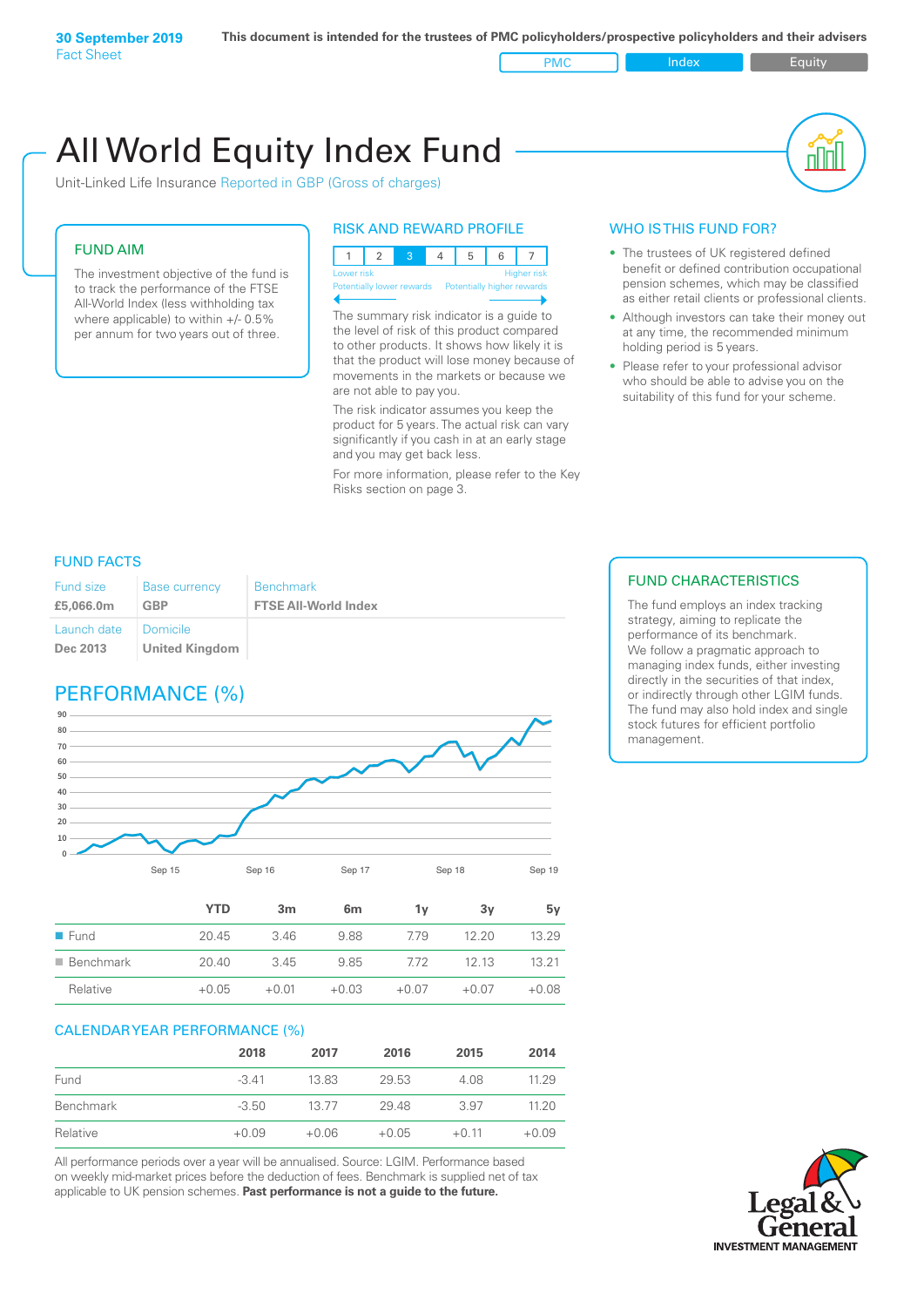### All World Equity Index Fund

Unit-Linked Life Insurance Reported in GBP (Gross of charges)

#### PORTFOLIO BREAKDOWN

All data source LGIM unless otherwise stated. Totals may not sum due to rounding. In order to minimise transaction costs, the Fund will not always own all the assets that constitute the index and on occasion it will own assets that are not in the index.



#### SECTOR (%)

| $\blacksquare$ Financials  | 214  |
|----------------------------|------|
| ■ Technology               | 16.3 |
| $\blacksquare$ Industrials | 12.9 |
| ■ Consumer Services        | 11.5 |
| Consumer Goods             | 11.3 |
| $\blacksquare$ Health Care | 10.7 |
| $\Box$ Oil & Gas           | 5.5  |
| ■ Basic Materials          | 41   |
| $\blacksquare$ Utilities   | 3.4  |
| $\Box$ Other               | 29   |
|                            |      |

#### REGION (%)

| North America                 | 57.5 |
|-------------------------------|------|
| Europe (ex UK)                | 13.9 |
| <b>World Emerging Markets</b> | 10.1 |
| Japan                         | 79   |
| Asia Pac ex Japan Dev         | 53   |
| UK (World)                    | 51   |
| Middle East/Africa Dev        | 02   |
|                               |      |

## MARKET CAPITALISATION (%) TOP 10 HOLDINGS (%)

| $\blacksquare$ Large     | 83.1 |
|--------------------------|------|
| $\blacksquare$ Mid       | 16.9 |
| $\blacksquare$ Small     | 0.0  |
| $\blacksquare$ Undefined | 0.0  |



| Microsoft Corp           | 22  |
|--------------------------|-----|
| Apple Inc                | 2.2 |
| Amazon Com Inc.          | 15  |
| Facebook                 | O 9 |
| JPMorgan Chase & Co      | 0 S |
| Alphabet CI C            | 0 S |
| Alphabet CI A            | 0 S |
| Johnson & Johnson        | 0 7 |
| Nestle                   | 0.7 |
| Procter & Gamble Company |     |
|                          |     |



The Index Fund Management team comprises 25 fund managers, supported by two analysts. Management oversight is provided by the Global Head of Index Funds. The team has average industry experience of 15 years, of which seven years has been at LGIM, and is focused on achieving the equally important objectives of close tracking and maximising returns.